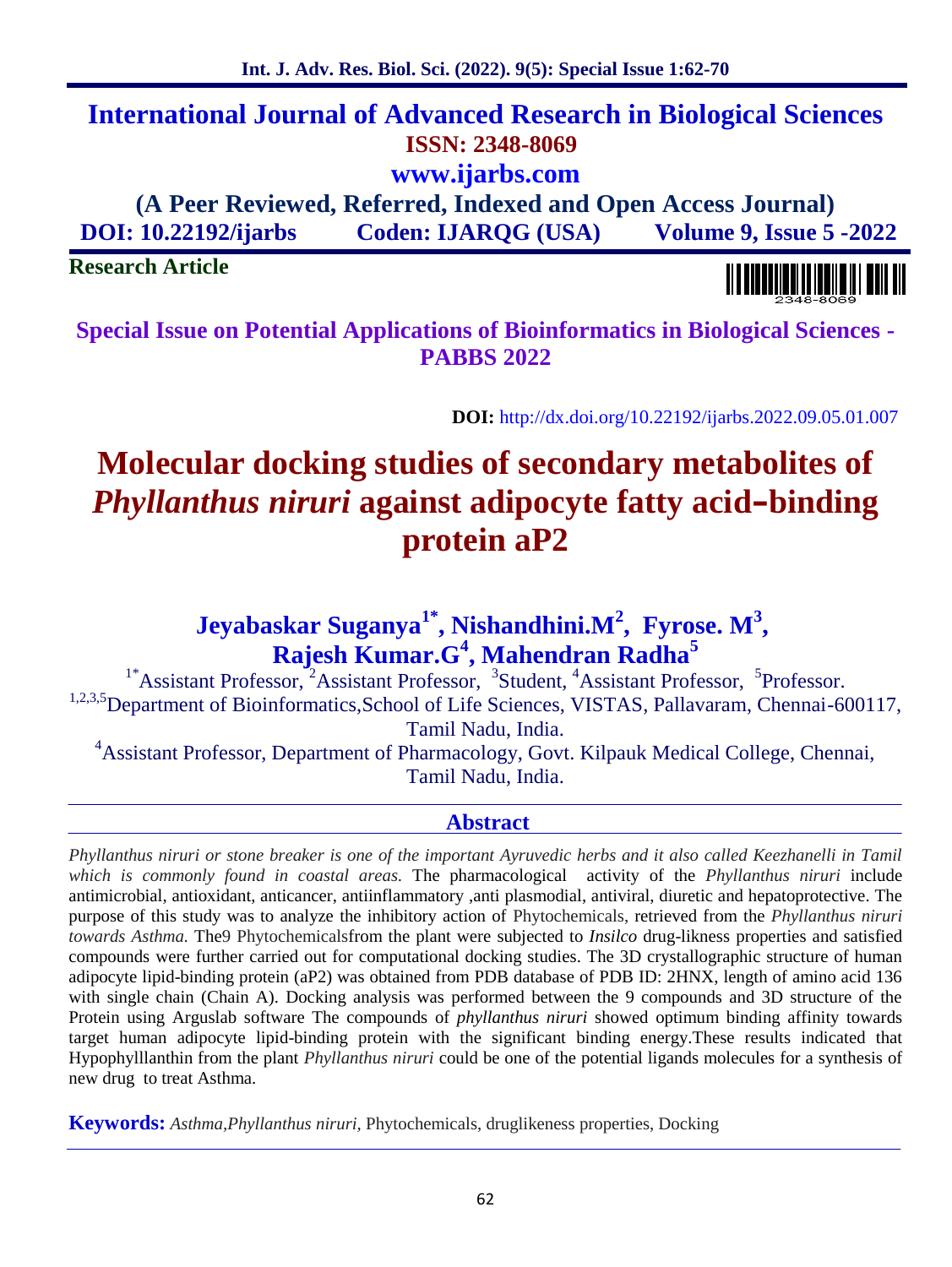# **Introduction**

*Phyllanthus niruri,* commonly known as *Phyllanthus amarus Schum*, is a species of Phyllanthus [Jantan *et al.,* 2019]. It's a weedy tropical annual herb shrub that thrives in moist, humid wastelands. Phyllanthusniruri is one of more than 500 Phyllanthus species found in temperate and tropical areas [Danladi S*et al.,* 2018]. It is used as a medicinal plant in the tropics and subtropics, including West Africa (including Nigeria and Ghana), Europe, Asia (including China, Pakistan, India, and Malaysia in the Indian Ocean), Central America, and South America [Bharti Sarin *et al.,* 2014]. The herb has been utilised in Ayurvedic traditional medicine for thousands of years to treat a variety of ailments. *Phyllanthus niruri* is a popular traditional medicine in India for treating jaundice, asthma, hepatitis, and other ailments [Narendra K *et al.,* 2012]*.*

Previous investigation on Pharmacological activity reported that the Phytochemistry studies of the plant on *Phyllanthus niruri* revealed that extracts of this plant had Antidiabetic activity [Bavarva JH *et al.,* 2007], Hyperlipidemic activity [Jagtap S *et al.,* 2016], Hyperuricemic effect [Murugaiya V *et al.,* 2009], Nephroprotective effect [Reddy GS *et al.,*2017], Antiplasmodial activity [Soh PN *et al.,* 2009], Antinematodalactivity [Shakil NA *et al.,* 2008], Antibacterial activity [Komuraiah A *et al.,* 2009], Hepatoprotective effect [Huang MH *et al.,* 2006]. Asthma is most common respiratory condition, causing significant morbidity and mortality [Dharmage SC*et al.,*2019]. Patients with persistent cough, wheezing, chest tightness, or dyspnea should be suspected of having asthma, and the diagnosis should be verified using objective lung function tests [Burney P*et al.,*2015]. To detect suspected asthma triggers, allergy testing is also recommended [Yanez A *et al.,*2014]. Asthma management can usually be managed with avoidance tactics and suitable pharmaceutical therapies in most people [Wurst KE*et al.,*2016]. For the vast majority of asthma patients, ICSs are the gold standard of therapy [de

Marco R*et al.,*2015]. In most people, combined therapy with a LABA and an ICS is the best therapeutic option for those who fail to establish control with low-to-moderate ICS dosages [Barnes P*et al.,*2016].

If asthma is uncontrolled despite low to moderate dose ICS medication, LTRAs can be utilised as an add-on therapy, especially in individuals with concurrent allergic rhinitis [Quirt J *et al.,*2018]. In some cases with difficult-to-control asthma, LAMAs or biologic treatments targeting IgE or IL-4 may be beneficial [Bergeron*et al.,*2010]. Allergen-specific immunotherapy is a potentially disease-modifying treatment that should only be recommended by allergy-trained doctors [Wenzel SE*et al.,*2012]. All asthma patients should have regular follow-up appointments during which they should be evaluated for asthma control, adherence to medicine, and good inhaler technique [Ducharme FM*et al.,*2015].

Systemic glucose and lipid metabolism are regulated by the adipocyte fatty acid–binding protein aP2 [Turturice BA*et al.,*2017]. The aP2, in addition to being abundantly expressed by adipocytes, is also expressed by human airway epithelial cells and undergoes a dramatic increase in response to the Th2 cytokines IL-4 and IL-13 stimulation. STAT6, a transcription factor with a prominent regulatory role in allergic inflammation, was required for Th2 cytokine regulation of aP2 mRNA expression [Bohm L *et al.,*2015]. In a model of allergic airway inflammation, aP2-deficient mice were used and discovered that the infiltration of leukocytes, particularly eosinophils, into the airways was largely dependent on aP2 activity [Huang YJ *et al.,*2015].T cell priming was unaffected by aP2 loss, implying that aP2 was working locally within the lung, and examination of bone marrow chimaeras suggested that aP2 was operating on non-hematopoietic cells, most likely bronchial epithelial cells, in allergic airway inflammation [Albacker LA *et al.,*2013]. As a result, aP2 controls allergic airway inflammation and may be linked to fatty acid metabolism and asthma.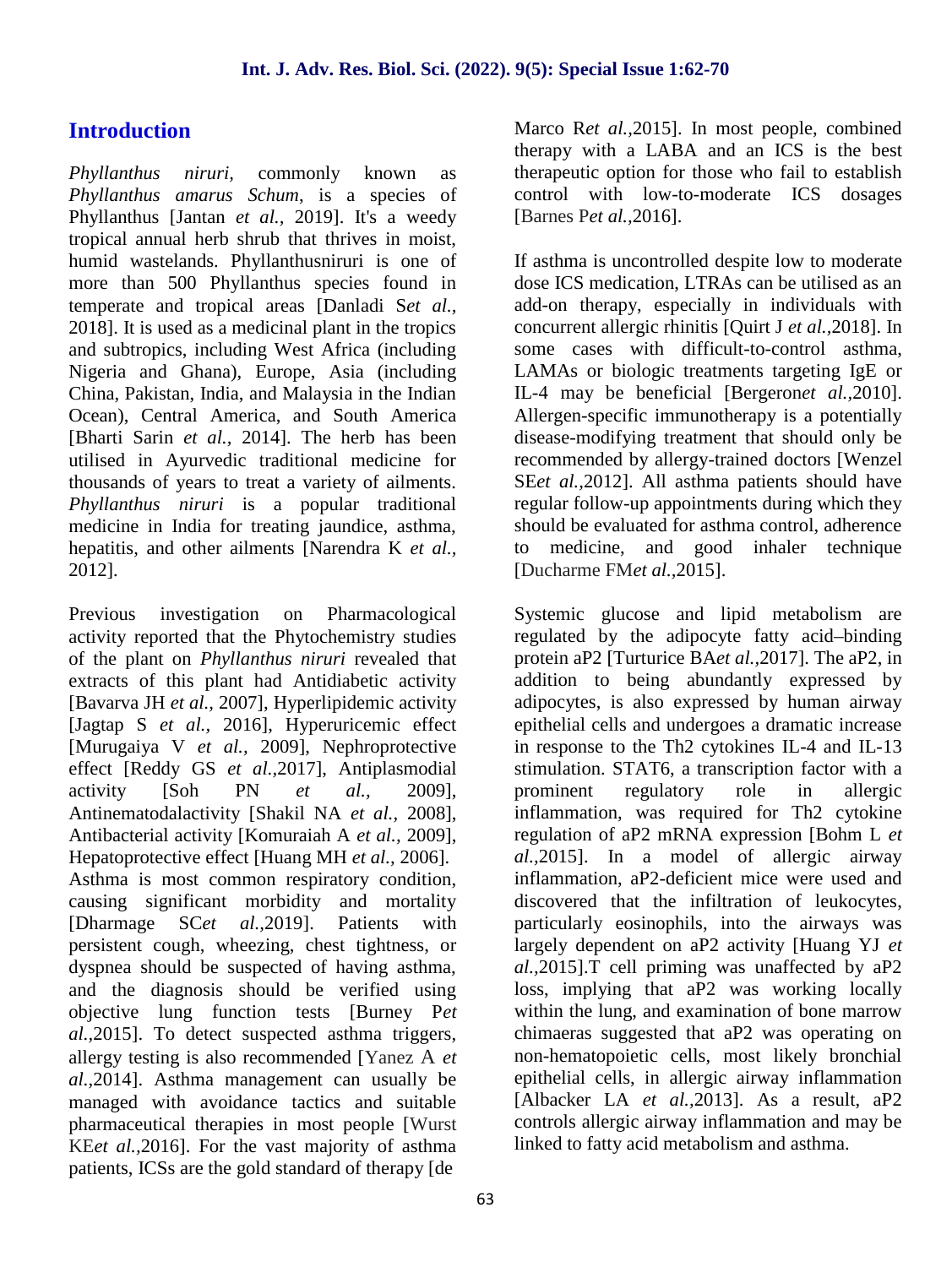Large libraries of commercially available druglike compounds are computationally screened against known structural targets, and those that are expected to bind well are empirically tested [Maia EHB*et al.,*2020]. Molinspirationsoftware ruled out virtual screening of the molecule [Srivastava R*et al.,*2021]. The software calculates the most important molecular properties (logP, polar surface area, number of hydrogen bond donors and acceptors, and others) as well as the bioactivity score for the most important drug targets (GPCR ligands, kinase inhibitors, ion channel modulators, and nuclear receptors).

The docking approach, which predicts the binding affinity of small molecules to their appropriate target binding sites and inhibits the target functions, is one of the most essential and widely used methods in structural-based drug designing [Pinzi L*et al.,*2019].The objective of this study was to investigate the inhibitory activity of *9* Phytochemicals of *Phyllanthus niruri towards Asthma*a P2 *protein.*

# **Materials and Methods**

#### **Ligand selection:**

Through literature study, 9 phytochemical compounds were identified from the plant *Phyllanthus niruri* and for computational analysis and from the PubChem database, 2 dimensional structures were retrieved for 9 compounds (Figure 1).



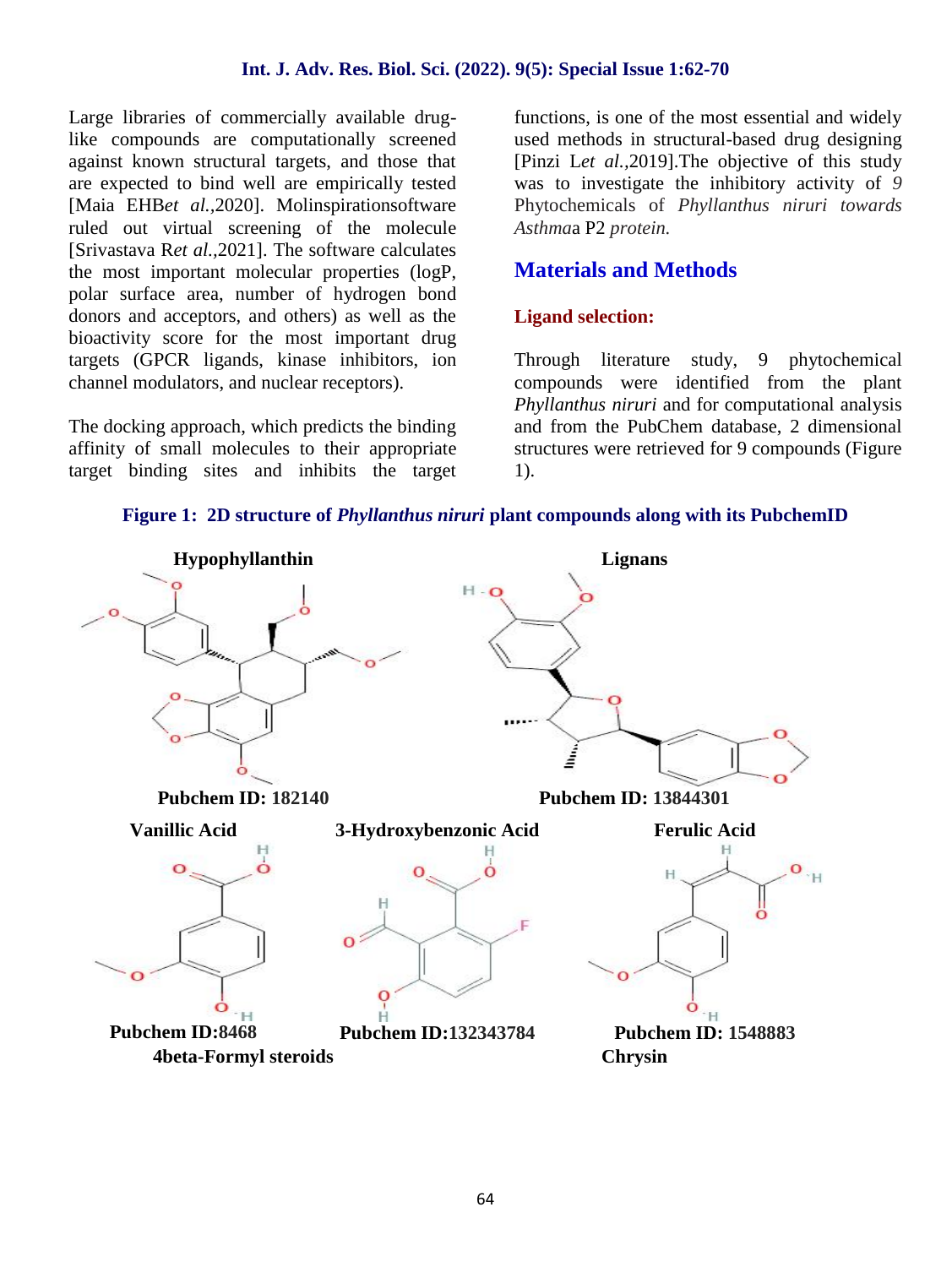

#### **Drug likeness prediction:**

The drug similarity filter test was performed for over 9 phytochemicals using the Molinspiration server. LogP, Topological Polar Surface Area (TPSA), Molecular weight (MW), number of hydrogen bond acceptors (No.HA), number of hydrogen bond acceptors (No.HD), and volume (Vol).

#### **Bioactivity prediction:**

Using the Molinspiration bioactivity server, the present compounds that clear the oral medication qualities were further examined for biological features. GPCR ligand, Ion channel modulator, Kinase inhibitor, nuclear receptor ligand, Protease inhibitor, and Enzyme inhibitor are among the six features predicted by molinspiration bioactivity. The molecule that meets all of the biological requirements could be used in the docking process.

#### **Accession of target protein:**

The most essential Asthmatic protein was discovered to be the adipocyte fatty acid-binding protein aP2. Protein data bank (PDB)



**Pubchem ID: 10131135**

(http://www.rcsb.org/pdb/) was used to recover the protein's three-dimensional structure (2HNX), [Ricardo*et al.,* 2017] which was determined by experimental experiments utilizing X-Ray Diffraction with a resolution of 1.50Å.

#### **Analysis of target active binding sites:**

SCFBio - Supercomputing Facility for Bioinformatics and Computational Biology (http://www.scfbio-iitd.res.in/dock/ActiveSite.jsp) recognised the binding sites of small compounds in the protein structure. The SCFBioActive Site prediction server will predict the active site in the protein's three-dimensional structure for ligand binding.

#### **Molecular Docking Interactions using Argus Lab:**

Using the Argus Lab 4.0.1 docking software program28, docking studies were performed to examine the structural connection between receptor and ligand. For the docking process, the following parameters were set: Maximum generation, Crossover rate, Mutation rate, Elitism, Population size, Grid resolution, Binding site box size Lamarckian Genetic Algorithm was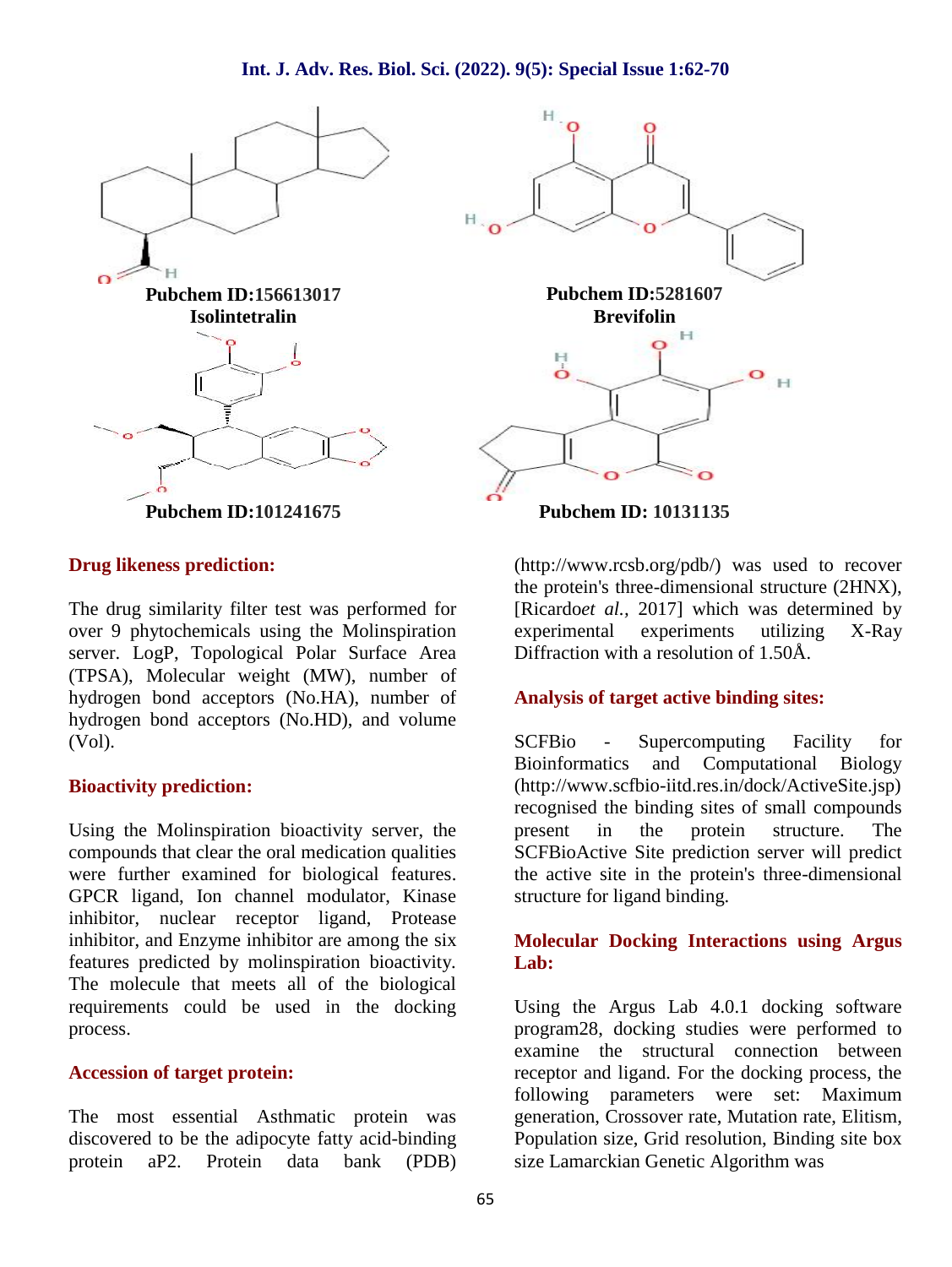employed by the Dock engine. For each docking run 15, the docking mode should be set to "Dock" and the ligand should be "Flexible.".

## **Visualization of docking interaction using PyMol:**

PyMol, an open source molecular visualisation tool, was used to examine the hydrogen bond interactions between the protein and the ligand, as well as predict the distance of hydrogen formation between them. The anticipated distance indicates that the binding relationship was persistent, and that a tiny chemical might limit protein activity.

# **Results and Discussion**

#### **Preparation of small molecules:**

literature survey, totally 9phytoconstituents were identified from plant *Phyllanthusniruri*. The virtual screening was out for 9phytoconstituents using Molinspiration server. From the result of Drug likeness properties revealed that 9 compounds pass the Drug likeness screening test (Table 1) and Bioactivity test (Table 2). The result of the above screening provided that 9 compounds satisfies the oral drug properties

| S.No | Compound               | LogP | <b>TPSA</b> | <b>MW</b> | No.HA          | No.HD          | Vol   |
|------|------------------------|------|-------------|-----------|----------------|----------------|-------|
| 1.   | Hypophyllanthin        | 3.50 | 64.64       | 430       | 7              | $\overline{0}$ | 397   |
| 2.   | Lignans                | 4.04 | 57.16       | 34.39     | 5              | л.             | 311.2 |
| 3.   | <b>Brevifolin</b>      | 0.76 | 107.7       | 248.9     | 6              | 3              | 194.8 |
| 4.   | 3-Hydroxybenzonic Acid | 1.31 | 74.60       | 184.2     | $\overline{4}$ | $\overline{2}$ | 142.8 |
| 5.   | 4beta-Formyl steroid   | 4.83 | 17.07       | 288.8     |                | $\overline{0}$ | 306.4 |
| 6.   | Vanillic Acid          | 1.19 | 66.76       | 168.5     | $\overline{4}$ | $\overline{2}$ | 144.1 |
| 7    | Ferulic Acid           | 1.25 | 66.76       | 194.9     | $\overline{4}$ | $\overline{2}$ | 172.3 |
| 8.   | Chrysin                | 2.94 | 70.67       | 254.4     | $\overline{4}$ | $\overline{2}$ | 216.3 |
| 9.   | Isolintetralin         | 3.72 | 55.40       | 400.7     | 6              | $\overline{0}$ | 371.1 |

### **Table 1: The phytochemical compounds which satisfy the drug likeness properties**

#### **Table 2: The phytochemical compounds which satisfy the bioactivity properties**

| S.No   | Compound                         | <b>GPCR</b><br>ligand | Ion<br>channel<br>modulator | <b>Kinase</b><br>inhibitor | <b>Nuclear</b><br>receptor<br>ligand | <b>Protease</b><br>inhibitor | <b>Enzyme</b><br>inhibitor |
|--------|----------------------------------|-----------------------|-----------------------------|----------------------------|--------------------------------------|------------------------------|----------------------------|
| 1.     | Hypophyllanthin                  | 0.03                  | $-0.05$                     | $-0.34$                    | $-0.16$                              | $-0.07$                      | $-0.05$                    |
| 2.     | Lignans                          | 0.08                  | $-0.23$                     | $-0.20$                    | 0.10                                 | $-0.18$                      | 0.07                       |
| 3.     | <b>Brevifolin</b>                | $-0.54$               | $-0.54$                     | $-0.46$                    | $-0.24$                              | $-0.43$                      | 0.17                       |
| 4.     | $3-$<br>Hydroxybenzoni<br>c Acid | $-0.61$               | $-0.07$                     | 0.69                       | $-0.06$                              | $-1.05$                      | $-0.19$                    |
| 5.     | 4beta-Formyl<br>steroid          | 0.11                  | 0.25                        | $-0.41$                    | 0.52                                 | 0.19                         | 0.46                       |
| 6.     | Vanillic Acid                    | $-0.85$               | $-0.42$                     | $-0.99$                    | $-0.61$                              | $-1.12$                      | $-0.35$                    |
| $\tau$ | Ferulic Acid                     | $-0.47$               | $-0.30$                     | $-0.72$                    | $-0.14$                              | $-0.81$                      | $-0.12$                    |
| 8.     | Chrysin                          | $-0.11$               | $-0.08$                     | 0.15                       | 0.30                                 | $-0.30$                      | 0.26                       |
| 9.     | Isolintetralin                   | $-0.01$               | $-0.13$                     | $-0.31$                    | $-0.17$                              | $-0.10$                      | $-0.09$                    |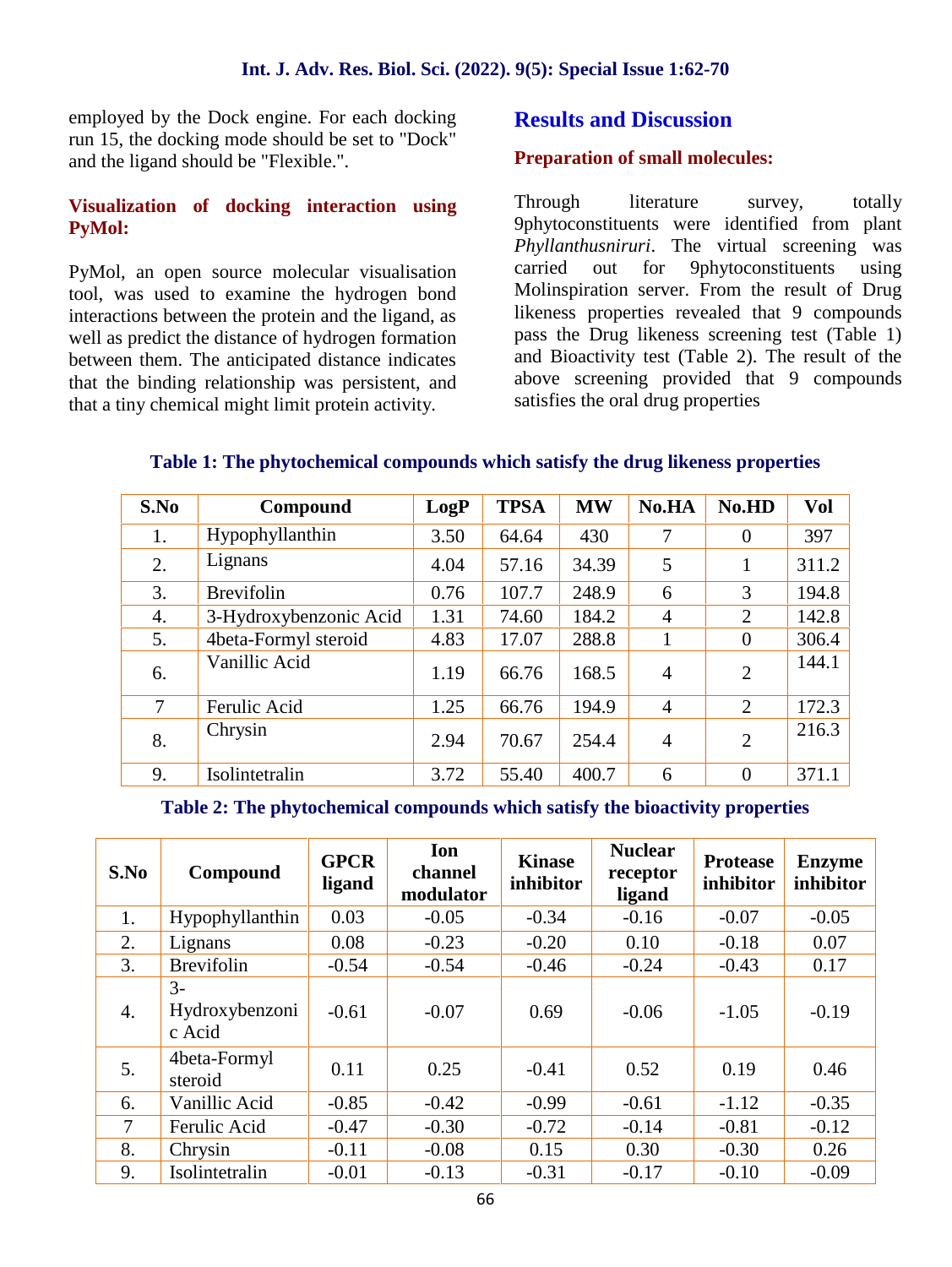#### **Preparation of protein:**

The 2HNX - 3D structure of protein was retrieved using Protein Data Bank database. The possible

binding site sites of the aP2 protein (2HNX) were predicted using SCFBio. The name, position and atom of amino acid present in the protein are given in Table 3.

| <b>Active Sites</b> | <b>Position</b> | <b>Atom</b>  | <b>Active Sites</b> | <b>Position</b> | <b>Atom</b>                      |
|---------------------|-----------------|--------------|---------------------|-----------------|----------------------------------|
| PHE                 | 16              | CE1,CE2,CZ   | <b>GLU</b>          | 61              | N, CA, O                         |
| <b>TYR</b>          | 19              | CE2,OH       | ILE                 | 62              | N,CG1,CG2,CD1                    |
| <b>MET</b>          | 20              | CG, SD       | <b>GLU</b>          | 72              | CG,OE2                           |
| <b>VAL</b>          | 23              | CG1,CG2      | <b>VAL</b>          | 73              | $\mathcal{O}$                    |
| <b>VAL</b>          | 25              | CG1, CG2     | <b>THR</b>          | 74              | CA, CB, CG2                      |
| <b>THR</b>          | 29              | CG2          | <b>ALA</b>          | 75              | $N$ , $CB$                       |
| <b>ALA</b>          | 33.             | CA, O, CB    | <b>ASP</b>          | 76              | N,CB,CG,OD1                      |
| <b>ALA</b>          | 36              | CB           | <b>ARG</b>          | 78              | NH <sub>2</sub>                  |
| <b>PRO</b>          | 38              | CB, CG       | <b>HIS</b>          | 93              | CE1                              |
| <b>MET</b>          | 40              | CB, CG, SD   | <b>GLN</b>          | 95              | OE1,NE2                          |
| ILE                 | 51              | O, CG2       | ILE                 | 104             | CG <sub>2</sub> .CD <sub>1</sub> |
| <b>SER</b>          | 53              | N, O, CB, OG | <b>ARG</b>          | 106             | NE, NH <sub>2</sub>              |
| <b>SER</b>          | 55              | CB, OG       | .VAL                | 115             | CB,CG1,CG2                       |
| PHE                 | 57              | CD2,CE2      | CYS()               | 117             | SG                               |
| <b>LYS</b>          | 58              | $O$ , $CB$   | <b>ARG</b>          | 126             | CB,CD,NE,NH2                     |
| <b>THR</b>          | 60              | N.O.CB.OG    | <b>TYR</b>          | 128             | CE1,OH                           |

#### **Table 3: Active Sites of aP2 protein (2HNX)**

#### **Docking analysis:**

The predicted 10 active residues were used as the binding sites for 9 natural compounds from the

plant *phyllanthus niruri* for docking studies. The results of the binding interaction between the active site residues of target protein (2HNX) and 8 compounds were shown in the Table 4.

#### **Table 4: Molecular Docking between Phytochemicals and the aP2 protein (2HNX)**

| S.No | Compound               | <b>Binding Affinity</b> |
|------|------------------------|-------------------------|
| 1.   | Hypophyllanthin        | -9.5 Kcal/Mol           |
| 2.   | Lignans                | -7.9 Kcal/Mol           |
| 3.   | <b>Brevifolin</b>      | -7.5 Kcal/Mol           |
| 4.   | 3-Hydroxybenzonic Acid | -6.7 Kcal/Mol           |
| 5.   | 4beta-Formyl steroid   | $-6.2$ Kcal/Mol         |
| 6.   | Vanillic Acid          | -5.4 Kcal/Mol           |
| 7.   | Ferulic Acid           | -5.1 Kcal/Mol           |
| 8.   | Chrysin                | -4.5 Kcal/Mol           |
| 9.   | Isolintetralin         | $-4.3$ Kcal/Mol         |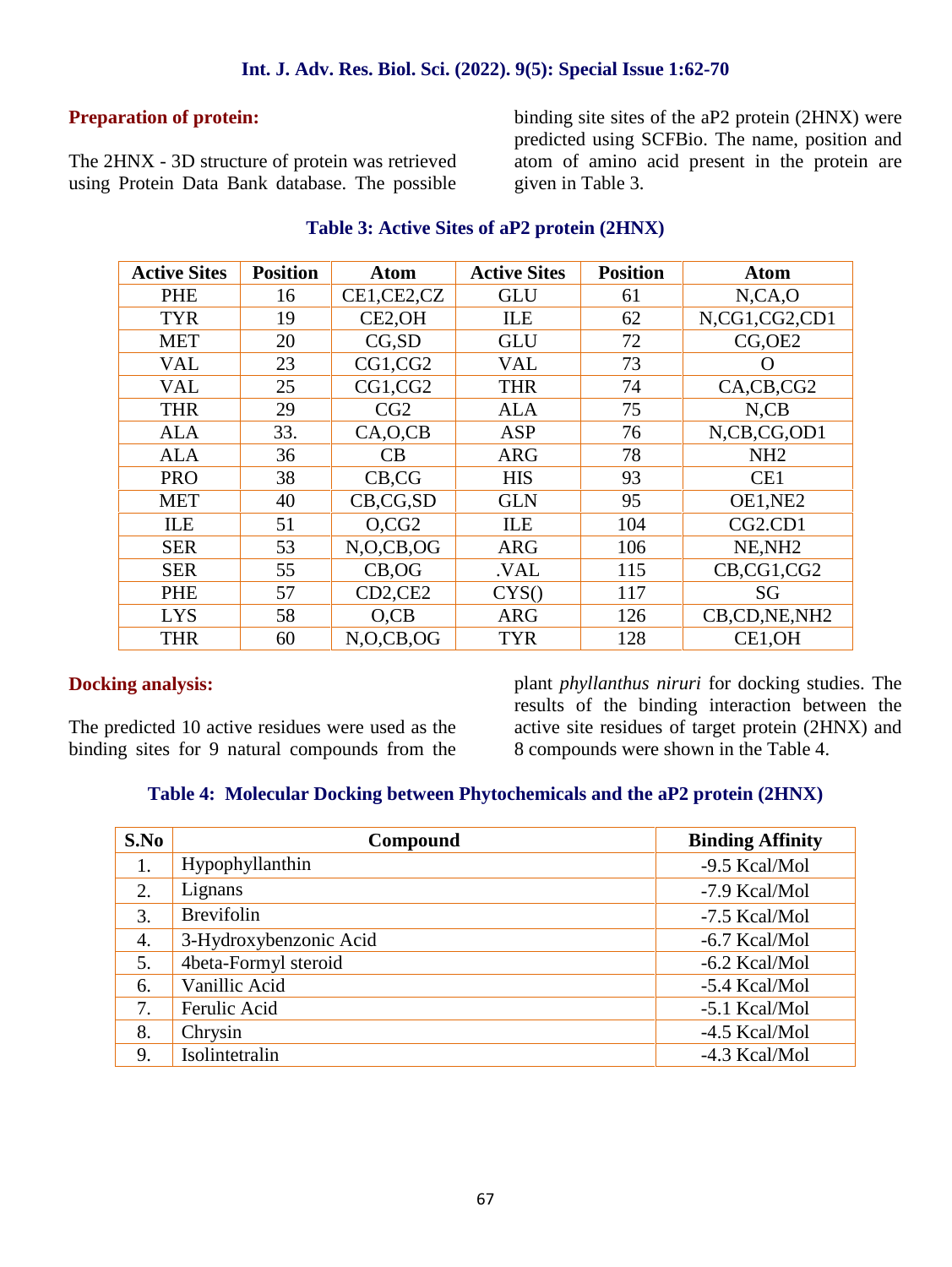By analyzing the docking result it was predicted that the compound Hypophylllanthinwere found to have the highest inhibitory energy of -9.5 Kcal/Molwhen compared with 8 other compounds which showed the inhibitory energy of less than - 8 kcal/mol. On evaluating the docking result using PyMol software, it was predicted that the best hydrogen interaction occurred between the compound Hypophylllanthin and protein 2HNX. From the result of evaluation, it was revealed that the Hypophylllanthin possess the least binding interactions with the bacterial protein -9.5 Kcal/Mol by forming 2 hydrogen bonds conformation. The OH atom present in the

Valine-73 formed the hydrogen bond interaction with O2D atom ofHypophylllanthinby the bond length of 3.5Å. Followed by the amino acid Theronine-74 formed the hydrogen bond interaction with CA atom of Hypophylllanthinby the bond length of 3Å (Table 5).

From the docking results, it was clearly conveyed that among the 9 plant compounds, Hypophylllanthin exhibits the best binding interaction with the aP2 protein (2HNX)and further this study could be useful in designing of new preventive and therapeutic drug against Asthma disease.

#### **Table 5: Docking interactions between Hypophylllanthinand aP2 protein (2HNX)**



# **Conclusion**

The creation of novel natural compounds with pharmacological action is critical in the development of effective antibacterial drugs. Docking studies revealed the binding interactions between the aP2 protein (2HNX) and nine natural chemicals in this investigation. Hypophylllanthin was discovered to have the best binding energy of -9.5 kcal/mol and also satisfy the pharmacological qualities, making it a strong candidate for an oral medication. Overall, this research suggests that compound hypophylllanthin may be effective asmathic medicines against the aP2 protein. To identify the dosage for the safety levels, more in vivo research is needed to enrich the

pharmacological activity of the hypophylllanthin molecule from *Phyllanthus niruri.*

# **Conflict of interest:**

The authors declare they have no competing interests.

# **Acknowledgments**

We acknowledge Vels Institute of Science, Technology and Advanced Studies (VISTAS) for providing us with required infrastructure and support system needed.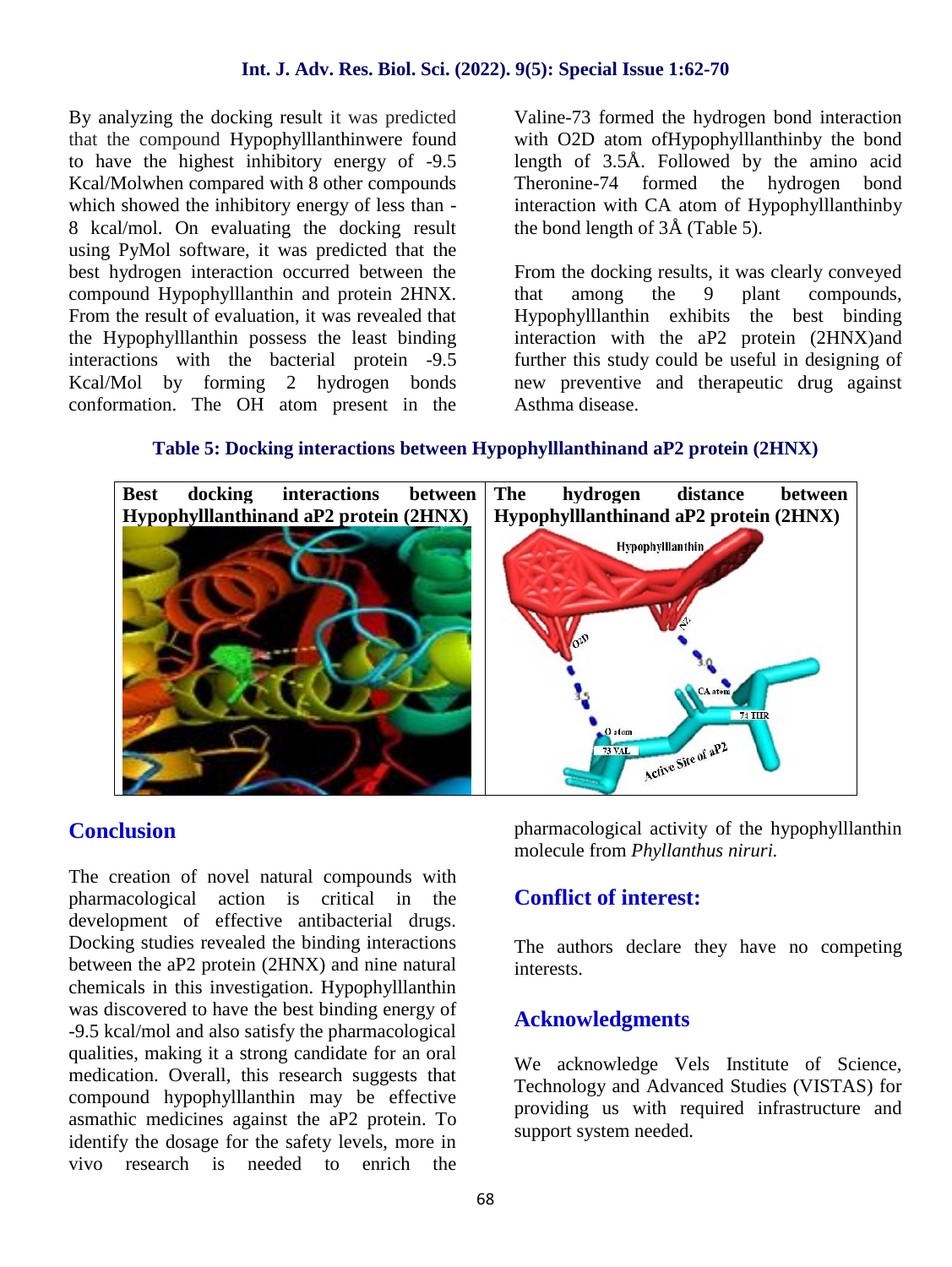#### **References**

- Albacker LA, Chaudhary V, Chang Y, Kim HY, Chuang Y, Pichavant M. 2013. Invariant natural killer T cells recognize a fungal glycosphingolipid that can induce airway hyperreactivity. Nature Medicine.19(10): 1297-304.
- Barnes P. 2016. Asthma-COPD overlap. Chest.149:7-8.
- Bavarva JH andNarasimhacharya AVRL. 2007. Comparative Antidiabetic, Hypolipidemic, and Antioxidant Properties of *Phyllanthusniruri* in Normal and Diabetic Rats. Pharmaceutical Biology.45(7):569- 574.
- Bergeron C, Tulic MK, Hamid Q. 2010. Airway remodelling in asthma: from benchside to clinical practice. Can Respir J. 17:e85.
- Bharti Sarin, Nidhi Verma, Juan Pedro Martín and AparajitaMohanty. 2014. An Overview of Important Ethnomedicinal Herbs of Phyllanthus Species: Present Status and Future Prospects. Article ID 839172.
- Bohm L, Maxeiner J, Meyer-Martin H, Reuter S, Finotto S, Klein M. 2015. IL-10 and Regulatory T Cells Cooperate in Allergen- Specific Immunotherapy To Ameliorate Allergic Asthma. Journal of Immunology. 194(3): 887-97
- Burney P, Jarvis D, Perez-Padilla R. 2015. The global burden of chronic respiratory disease in adults. Int J Tuberc Lung Dis. 19: 10-20.
- Danladi S, Idris MA, Umar II. 2018. Review on pharmacological activities and phytochemical constituents of *Phyllanthusniruri* (Amarus). The Journal of Phytopharmacology. 7(3): 341-348.
- Dharmage SC, Perret JL, Custovic A. 2019. Epidemiology of Asthma in Children and Adults. Front Pediatr. 7:246.
- Ducharme FM, Dell SD, Radhakrishnan D, Grad<br>RM Watson WT Yang CL Zelman M NarendraK, RM, Watson WT, Yang CL, Zelman M. 2015. Diagnosis and management of asthma in preschoolers: a Canadian Thoracic Society and Canadian Paediatric Society position paper. Can Respir J*.* 22(3): 135-143.
- Harish R, Shivanandappa T. 2006. Antioxidant activity and hepatoprotective potential of Phyllanthusniruri. Food Chemistry. 95:180-185
- Huang YJ, Nariya S, Harris JM, Lynch SV, Choy DF, Arron JR. 2015. The airway microbiome in patients with severe asthma: Associations with disease features and severity. Journal of Allergy and Clinical Immunology. 136(4): 874-84.
- Jagtap S, Khare P, Mangal P, Kondepudi KK, Bishnoi M, Bhutani KK. 2016.Protective effects of phyllanthin, a lignan from *Phyllanthusamarus*, against progression of high fat diet induced metabolic disturbances in mice. RSC Advances.6(63):58343-53.
- Jantan I, Haque MA, Ilangkovan M and Arshad L. 2019.An Insight into the Modulatory Effects and Mechanisms of Action of Phyllanthus Species and their Bioactive Metabolites on the Immune System. Front. Pharmacol.10:878.
- Komuraiah A, Bolla K, Rao KN, Ragan A, Raju VS, Charya MAS.2009.Antibacterial studies and phytochemical constituents of South Indian Phyllanthus species. African Journal of Biotechnology. 8(19):4991- 4995.
- Maia EHB, Assis LC, Oliveira TA, Silva AM and Taranto AG. 2020. Structure-Based Virtual Screening: From Classical to Artificial Intelligence. Front. Chem*.* 8:343.
- Marco R, Marcon A, Rossi A. 2015. Asthma, COPD and overlap syndrome: a longitudinal study in young European adults. EurRespir J*.* 46: 671-679.
- Murugaiya V, Chan KL. 2009.Mechanism of antihyperuricemic effect of Phyllanthusniruri and its lignan constituents. Journal of Ethnopharmacology.124:233-239.
- SwathiJ,SowjanyaKM,Krishna SatyaA. 2012. *Phyllanthusniruri:* A Review on its Ethno Botanical,Phytochemical and Pharmacological Profile. Journal of Pharmacy Research 5(9),4681-4691.